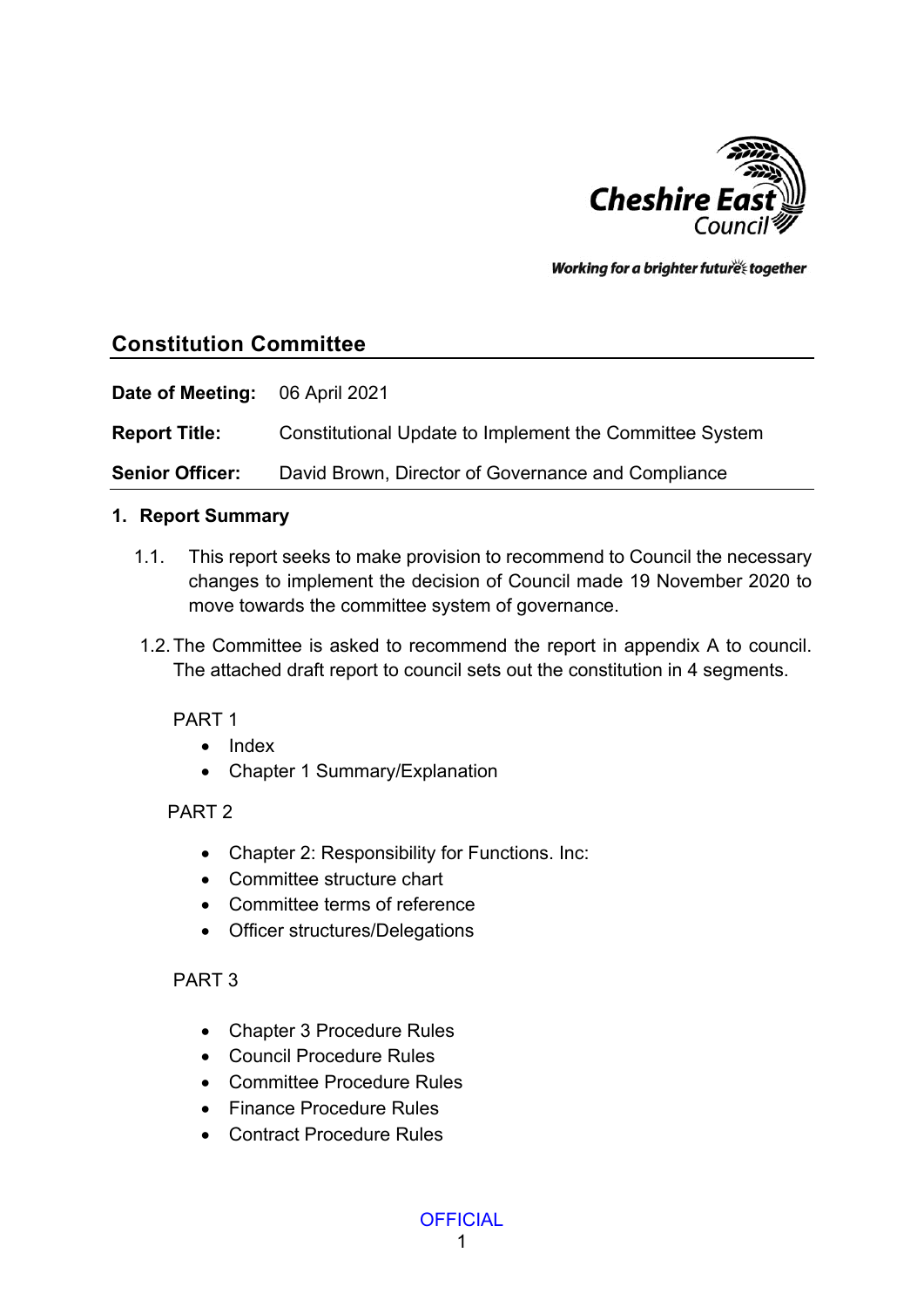PART 4

- Chapter 4, Codes & Protocols
- Chapter 5 Allowances
- Chapter 6 Glossary
- Chapter 7 List of removed documents

#### **2. Recommendations**

- 2.1.That committee:
	- 2.1.1. Recommend the report at appendix A to council.

#### **3. Background**

- 3.1. At its Annual Council meeting on 22<sup>nd</sup> May 2019, Council stated its commitment to implementing a change in its decision-making governance arrangements to a committee system of governance. On 19th November 2020, (the November 2020 report). Council resolved to cease operating the existing Leader and Cabinet model of governance, and to implement a committee system of governance at the Annual Council meeting in 2021.
- 3.2.To permit the Council to continue to function the Constitution or 'rule book' of the Council must be updated to reflect the changes in style of governance. The attached report represents the first phase of the updating to the constitution that will be eventually required.
- 3.3.The constitution is broadly set through a mixture of traditional attributes which gives a degree of continuity and certainty, the relevant guidance, model constitution, and the application of legislative provisions.
- 3.4.The attached report recognises both the legislative framework and the need to be adaptable as the Council moves forward. A rigid or prescriptive approach would frustrate the business of the Council and ambiguity or uncertainty would impede progress. The attached report is not a counsel of perfection but a working document which members must work with over the coming months to better inform the inevitable revision the at will be required in November 2021 and next year. The associated transitional report highlights some of the additional areas of work that will be required.

#### **4. Implications**

#### 4.1. **Legal Implications**

4.1.1. There are no direct implications for this report but the will significant implications if the recommendation is accepted at full council

#### **OFFICIAL**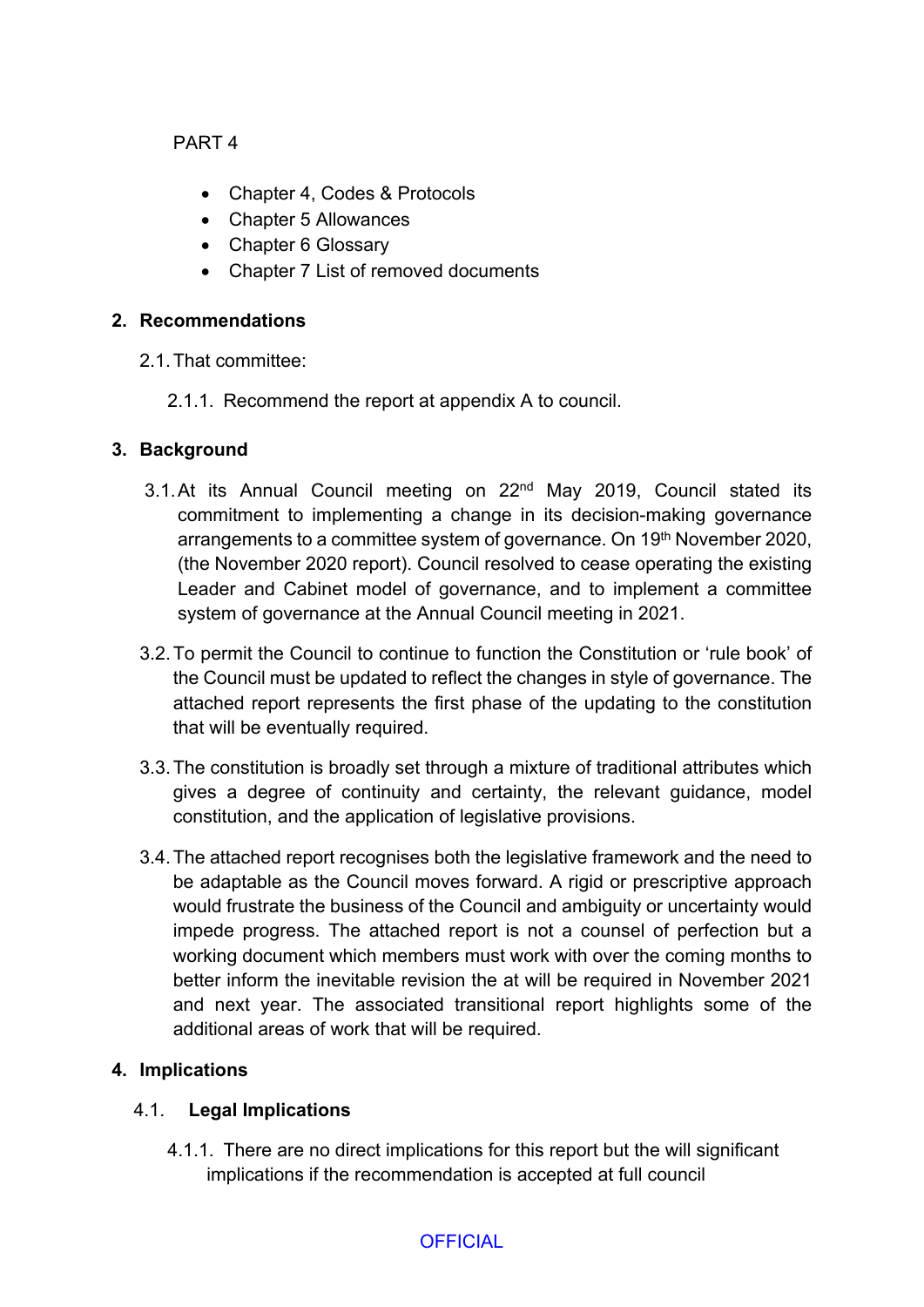#### 4.2. **Finance Implications**

4.2.1. There are no direct implications for this report but there will be significant implication if the recommendation is accepted at full council

#### 4.3. **Equality Implications**

4.3.1. There are no direct implications for equalities.

# 4.4. **Human Resources Implications**

4.4.1. There are no direct implications for human resources

# 4.5. **Risk Management Implications**

4.5.1. This paper and the proposed changes to the constitution form part to f the risk management strategy in relation to the change in the system of governance.

# 4.6. **Rural Communities Implications**

4.6.1. There are no direct implications for rural communities.

# 4.7. **Implications for Children & Young People**

4.7.1. There are no direct implications for children and young people.

# 4.8. **Public Health Implications**

4.8.1. There are no direct implications for public health.

# **5. Ward Members Affected**

5.1. All

# **6. Consultation & Engagement**

6.1. A recommendation from the constitution committee.

# **7. Access to Information**

7.1. Additional, supporting information is available to member on the committee system share point site.

# **8. Appendices**

- 8.1Appendix A-Report to Council.
- **9. Contact Information**